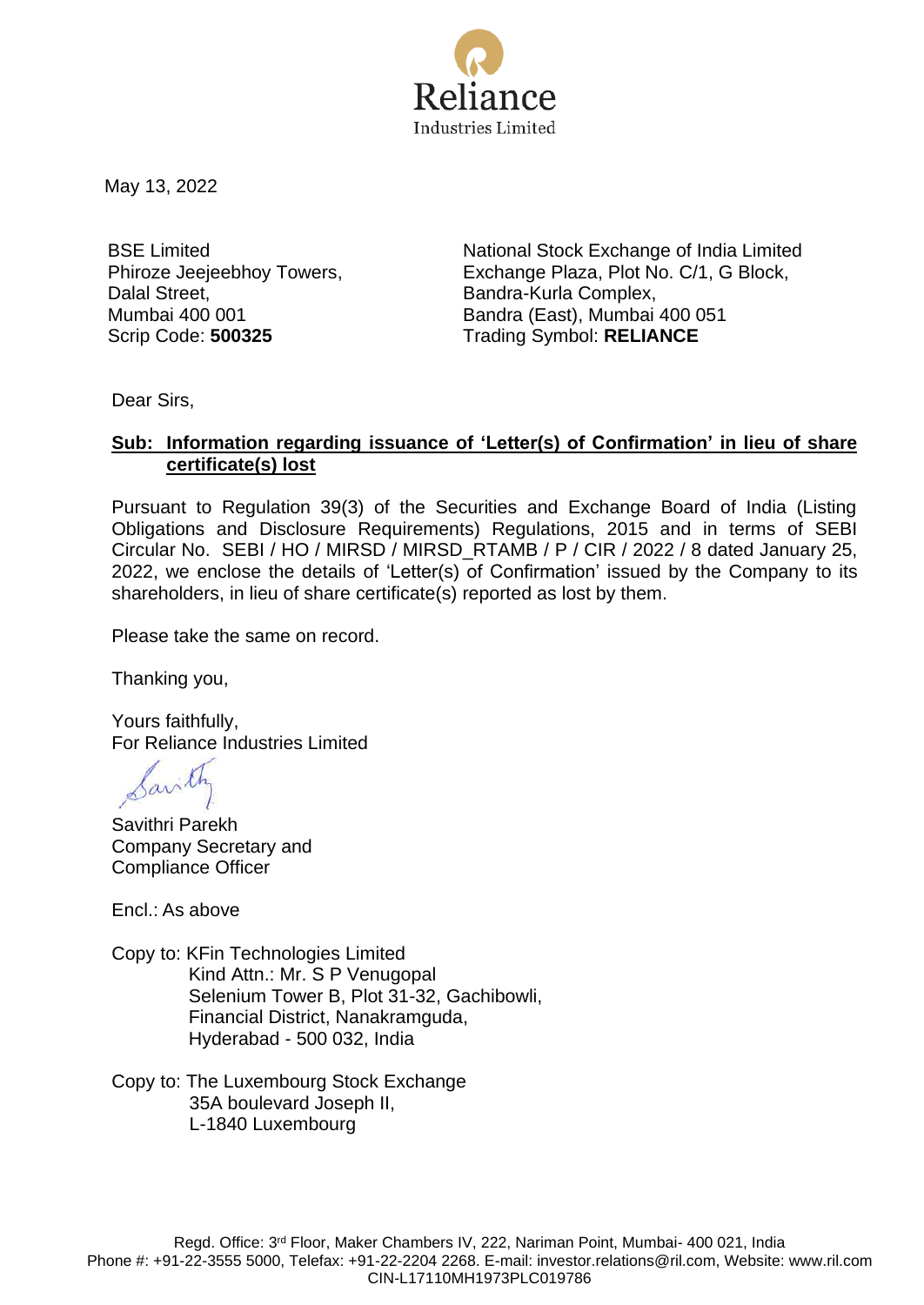| SR. | FOLIO NO. | <b>NAME</b>                    | NO. OF        | <b>OLD</b>         | <b>LETTER OF</b>    | <b>DISTINCTIVE NUMBERS</b> |            |
|-----|-----------|--------------------------------|---------------|--------------------|---------------------|----------------------------|------------|
| NO. |           |                                | <b>SHARES</b> | <b>CERTIFICATE</b> | <b>CONFIRMATION</b> | <b>FROM</b>                | TO         |
|     |           |                                |               | <b>NUMBER</b>      | <b>NUMBER</b>       |                            |            |
| 1   | 004394950 | PRAKASH CHAND RUSTAGI          | 21            | 12940191           | 2587                | 259730855                  | 259730875  |
|     |           |                                | 25            | 16628423           |                     | 466013645                  | 466013669  |
| 2   | 004850327 | SHAKUNTLA DEVI RUSTAGI         | 21            | 12940214           | 2588                | 259731399                  | 259731419  |
|     |           |                                | 5             | 13807992           |                     | 293683056                  | 293683060  |
|     |           |                                | 1             | 13807993           |                     | 293683061                  | 293683061  |
|     |           |                                | $\mathbf{1}$  | 13807994           |                     | 293683062                  | 293683062  |
|     |           |                                | 1             | 13807995           |                     | 293683063                  | 293683063  |
| 3   | 100281484 | PUNITA SAVADETTI               | 18            | 58167322           | 2589                | 1613509409                 | 1613509426 |
|     |           |                                | 18            | 62135568           |                     | 2183935310                 | 2183935327 |
| 4   | 065368005 | <b>DIPAK CHAKRABORTY</b>       | 25            | 14541547           | 2590                | 389665150                  | 389665174  |
| 5   | 070457270 | DIPAK CHAKRABORTY              | 25            | 14818461           | 2591                | 395072815                  | 395072839  |
|     |           |                                | 5             | 14818462           |                     | 395072840                  | 395072844  |
| 6   | 024687767 | RANJNA MOHAN                   | 5             | 718036             | 2592                | 17937355                   | 17937359   |
| 7   | 070379104 | SAVITRIBEN HAMIRANI            | 5             | 20128849           | 2593                | 392102505                  | 392102509  |
|     |           |                                | 25            | 20128850           |                     | 392102480                  | 392102504  |
| 8   | 065327970 | DALSUKHRAY HAMIRANI            | 25            | 20128848           | 2594                | 387952150                  | 387952174  |
| 9   | 109289933 | SANGEETA ARYA                  | 36            | 66429985           | 2595                | 6855481581                 | 6855481616 |
| 10  | 032327958 | LAXMIDAS PARMANAND KATIRA      | 20            | 4154004            | 2596                | 66289379                   | 66289398   |
| 11  | 082811508 | VANDANA PRAKASH                | 15            | 50781334           | 2597                | 1162709516                 | 1162709530 |
|     |           |                                | 5             | 59148310           |                     | 51296813                   | 51296817   |
|     |           |                                | 10            | 59148310           |                     | 181054108                  | 181054117  |
| 12  | 032590519 | <b>FAROOQ ISHAQ HALAI</b>      | 7             | 12652198           | 2598                | 256904118                  | 256904124  |
|     |           |                                | 7             | 62025750           |                     | 2182568098                 | 2182568104 |
| 13  | 006523790 | PRATIBHA GAURI DILIP DAHANUKAR | 18            | 50138356           | 2599                | 1155823303                 | 1155823320 |
|     |           |                                | 18            | 66649386           |                     | 6873692135                 | 6873692152 |
| 14  | 088182863 | RAMESH V SHAH                  | 8             | 59220164           | 2600                | 1930329717                 | 1930329724 |
| 15  | 013278865 | PERVIN CYRUS PASTAKIA          | 16            | 13161254           | 2601                | 271413037                  | 271413052  |
| 16  | 114127941 | RUJUTA SEETARAM BHOGLE         | 18            | 57421548           | 2602                | 1591578966                 | 1591578983 |
| 17  | 065342731 | RUJUTA SEETARAM BHOGLE         | 25            | 16061740           | 2603                | 401301445                  | 401301469  |
|     |           |                                | 25            | 50215412           |                     | 1157525323                 | 1157525347 |
| 18  | 130577281 | <b>VISHAL KHANNA</b>           | 18            | 57535790           | 2604                | 1595052545                 | 1595052562 |
|     |           |                                | 18            | 61838592           |                     | 2180414470                 | 2180414487 |
| 19  | 005001251 | TRIKHA DEWANCHAND              | 10            | 749063             | 2605                | 18181713                   | 18181722   |
|     |           |                                | 14            | 1135063            |                     | 26729205                   | 26729218   |
|     |           |                                | 21            | 1320454            |                     | 40687453                   | 40687473   |
| 20  | 029789061 | TRIKHA DEWANCHAND LALCHAND     | 20            | 3790149            | 2606                | 59012279                   | 59012298   |
|     |           |                                | 20            | 50162824           |                     | 1156306240                 | 1156306259 |
| 21  | 053118011 | TRIKHA DEWANCHAND LALCHAND     | 40            | 11296345           | 2607                | 203072225                  | 203072264  |
| 22  | 114127950 | SEETARAM VISHRAM BHOGLE        | 18            | 57421549           | 2608                | 1591578984                 | 1591579001 |
| 23  | 003473066 | DEVINDER KUMAR PURI            | 40            | 62210345           | 2609                | 2185206492                 | 2185206531 |
| 24  | 045676633 | SADANAND MARUTI MANGNAIK       | 1             | 15020505           | 2610                | 46108738                   | 46108738   |
|     |           |                                | $\mathbf{1}$  | 15020505           |                     | 140463266                  | 140463266  |
|     |           |                                | 1             | 15020505           |                     | 293225523                  | 293225523  |
|     |           |                                | 1             | 15020505           |                     | 293225524                  | 293225524  |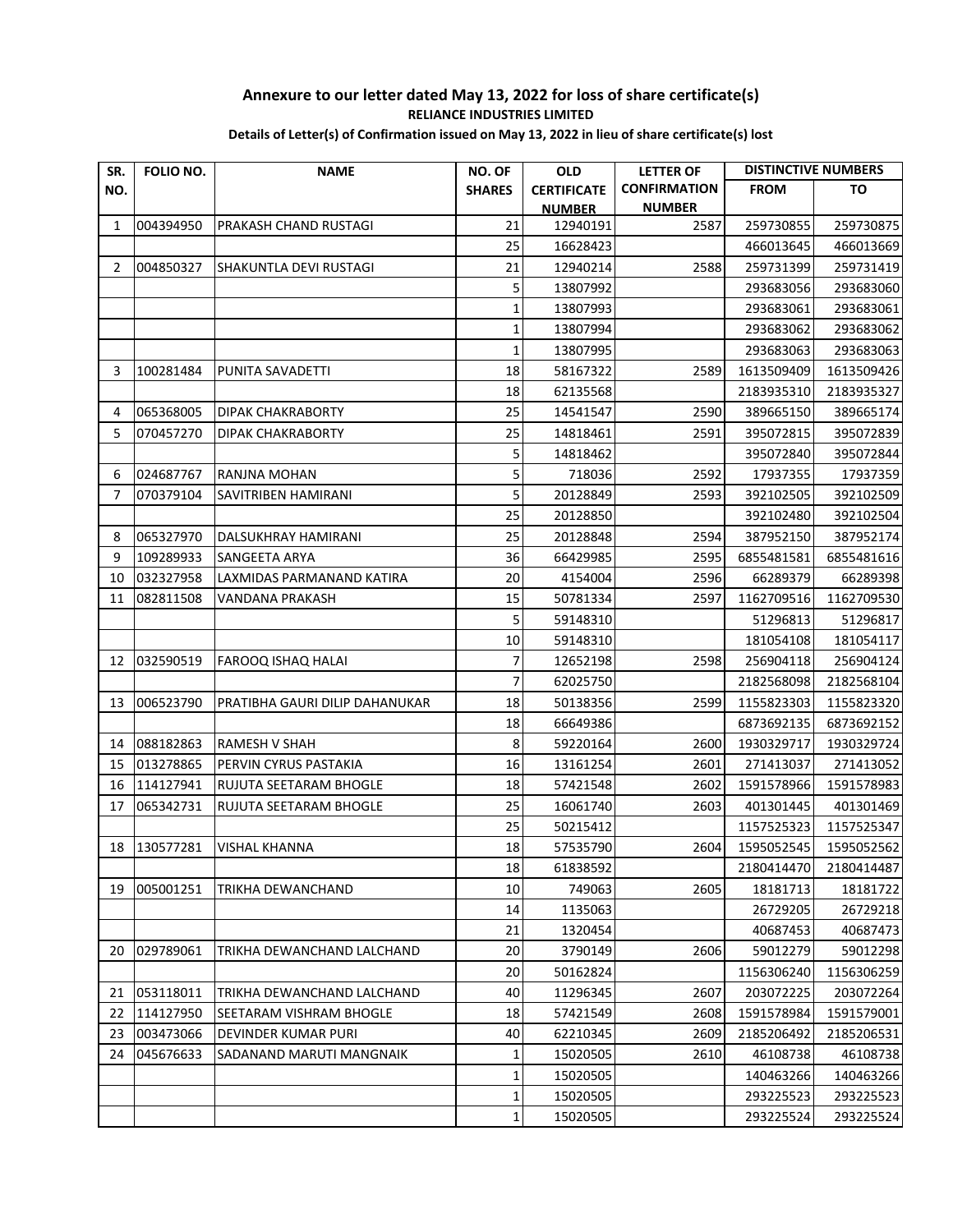| <b>CONFIRMATION</b><br>NO.<br><b>SHARES</b><br><b>CERTIFICATE</b><br><b>FROM</b><br>TO<br><b>NUMBER</b><br><b>NUMBER</b><br>1<br>15020505<br>293225525<br>293225525<br>10<br>62053141<br>2182886522<br>2182886531<br>054857586<br>9<br>2611<br>25<br><b>KRUPALI R RAVAL</b><br>58522513<br>1627300109<br>1627300117<br>26<br>114112600<br>18<br>2612<br>AMARJEET SINGH KOHLI<br>57349848<br>1589297833<br>1589297850<br>18<br>2182514512<br>62020876<br>2182514529<br>15<br>035754326<br><b>BHAVESH V GANDHI</b><br>51251855<br>1174081413<br>1174081427<br>27<br>2613<br>20<br>51251856<br>1174081428<br>1174081447<br>27<br>128070403<br><b>BHAKTI VIVEK SONAVANE</b><br>57348340<br>2614<br>1589249934<br>1589249960<br>28<br>066169324<br>25<br>29<br>POOJA AJIT WANGIKAR<br>14576081<br>2615<br>390562050<br>390562074<br>18<br>30<br>118180511<br>57363249<br>1589747656<br>BATUK RATANSHI MANIAR<br>2616<br>1589747673<br>18<br>62026813<br>2182580773<br>2182580790<br>118180529<br>18<br>31<br>BATUK RATANSHI MANIAR<br>57363250<br>2617<br>1589747674<br>1589747691<br>18<br>62026814<br>2182580791<br>2182580808<br>6<br>32<br>028270569<br><b>VIJAYKUMAR VYAS</b><br>12393770<br>2618<br>255873372<br>255873377<br>33<br>088265386<br>16<br>66558367<br>2619<br>6865282483<br>6865282498<br><b>MALVIKA M GANDHI</b><br>34<br>035070745<br><b>MAIRPADY RAMESH</b><br>20<br>4522996<br>2620<br>73669219<br>73669238<br>6<br>12743778<br>257360655<br>257360660<br>10<br>059809237<br>11049366<br>197943814<br>35<br>JAGRUTI PARESH GANDHI<br>2621<br>197943823<br>10<br>50692427<br>1161716107<br>1161716116<br>067381904<br>SANDHYA GOKUL JAVALIKAR<br>25<br>54411394<br>2622<br>1288276810<br>1288276834<br>36<br>37<br>088158725<br>17<br>1930488645<br>SHYAM PRASAD ROY<br>59236624<br>2623<br>1930488661<br>17<br>61887413<br>2181037733<br>2181037749<br>38<br>007129874<br>14<br>207745345<br><b>B RANGANATHA RAO</b><br>11515907<br>2624<br>207745358<br>14<br>50776768<br>1162641796<br>1162641809<br>39<br>059696866<br>DINESH MADAN<br>10<br>10650691<br>2625<br>190455055<br>190455064<br>10<br>50659021<br>1161382047<br>1161382056<br>20<br>032456626<br><b>SHRIKANT GHORPADE</b><br>4172570<br>2626<br>66660699<br>66660718<br>40<br>25<br>387906425<br>14473647<br>387906449<br>035571230<br><b>SATISH C VANJARI</b><br>20<br>4595353<br>2627<br>41<br>75116359<br>75116378<br>80<br>66662288<br>6875456741<br>38<br>2628<br>193760488<br>42 055648174<br>KUMUD BABU CHATURVEDI<br>20142416<br>38<br>2191899975<br>62293807<br>2191900012<br>105115027<br>45<br>57327762<br>2629<br>1588557335<br>1588557379<br>43<br><b>JIGAR DAFTARY</b><br>90<br>66644597<br>6873033127<br>6873033216<br>072870603<br>404658025<br>RAJESH J RAVAL<br>25<br>16223514<br>2630<br>404658049<br>44<br>5<br>16223515<br>404658050<br>404658054<br>20<br>52983880<br>1242584590<br>1242584609<br>52983881<br>1242584610<br>1242584619<br>10<br>023739780<br>2631<br>45<br>MANISHA PILARAM YEWALE<br>110<br>66657995<br>6874917045<br>6874917154<br>46<br>034537429<br>20<br>4447622<br>2632<br>72161739<br><b>BHARAT BHUSHAN BATRA</b><br>72161758<br>7550462<br>147552371<br>147552371<br>1<br>8<br>147552372<br>7550463<br>147552379<br>$10\,$<br>10014268<br>180766360<br>180766369 | SR. | FOLIO NO. | <b>NAME</b> | NO. OF | <b>OLD</b> | <b>LETTER OF</b> | <b>DISTINCTIVE NUMBERS</b> |  |
|-----------------------------------------------------------------------------------------------------------------------------------------------------------------------------------------------------------------------------------------------------------------------------------------------------------------------------------------------------------------------------------------------------------------------------------------------------------------------------------------------------------------------------------------------------------------------------------------------------------------------------------------------------------------------------------------------------------------------------------------------------------------------------------------------------------------------------------------------------------------------------------------------------------------------------------------------------------------------------------------------------------------------------------------------------------------------------------------------------------------------------------------------------------------------------------------------------------------------------------------------------------------------------------------------------------------------------------------------------------------------------------------------------------------------------------------------------------------------------------------------------------------------------------------------------------------------------------------------------------------------------------------------------------------------------------------------------------------------------------------------------------------------------------------------------------------------------------------------------------------------------------------------------------------------------------------------------------------------------------------------------------------------------------------------------------------------------------------------------------------------------------------------------------------------------------------------------------------------------------------------------------------------------------------------------------------------------------------------------------------------------------------------------------------------------------------------------------------------------------------------------------------------------------------------------------------------------------------------------------------------------------------------------------------------------------------------------------------------------------------------------------------------------------------------------------------------------------------------------------------------------------------------------------------------------------------------------------------------------------------------------------------------------------------------------------------------------------------------------------------------------------------------------------------------------------------------------------------------------------------------------------------------------------------------|-----|-----------|-------------|--------|------------|------------------|----------------------------|--|
| 6875456820<br>193760525                                                                                                                                                                                                                                                                                                                                                                                                                                                                                                                                                                                                                                                                                                                                                                                                                                                                                                                                                                                                                                                                                                                                                                                                                                                                                                                                                                                                                                                                                                                                                                                                                                                                                                                                                                                                                                                                                                                                                                                                                                                                                                                                                                                                                                                                                                                                                                                                                                                                                                                                                                                                                                                                                                                                                                                                                                                                                                                                                                                                                                                                                                                                                                                                                                                                       |     |           |             |        |            |                  |                            |  |
|                                                                                                                                                                                                                                                                                                                                                                                                                                                                                                                                                                                                                                                                                                                                                                                                                                                                                                                                                                                                                                                                                                                                                                                                                                                                                                                                                                                                                                                                                                                                                                                                                                                                                                                                                                                                                                                                                                                                                                                                                                                                                                                                                                                                                                                                                                                                                                                                                                                                                                                                                                                                                                                                                                                                                                                                                                                                                                                                                                                                                                                                                                                                                                                                                                                                                               |     |           |             |        |            |                  |                            |  |
|                                                                                                                                                                                                                                                                                                                                                                                                                                                                                                                                                                                                                                                                                                                                                                                                                                                                                                                                                                                                                                                                                                                                                                                                                                                                                                                                                                                                                                                                                                                                                                                                                                                                                                                                                                                                                                                                                                                                                                                                                                                                                                                                                                                                                                                                                                                                                                                                                                                                                                                                                                                                                                                                                                                                                                                                                                                                                                                                                                                                                                                                                                                                                                                                                                                                                               |     |           |             |        |            |                  |                            |  |
|                                                                                                                                                                                                                                                                                                                                                                                                                                                                                                                                                                                                                                                                                                                                                                                                                                                                                                                                                                                                                                                                                                                                                                                                                                                                                                                                                                                                                                                                                                                                                                                                                                                                                                                                                                                                                                                                                                                                                                                                                                                                                                                                                                                                                                                                                                                                                                                                                                                                                                                                                                                                                                                                                                                                                                                                                                                                                                                                                                                                                                                                                                                                                                                                                                                                                               |     |           |             |        |            |                  |                            |  |
|                                                                                                                                                                                                                                                                                                                                                                                                                                                                                                                                                                                                                                                                                                                                                                                                                                                                                                                                                                                                                                                                                                                                                                                                                                                                                                                                                                                                                                                                                                                                                                                                                                                                                                                                                                                                                                                                                                                                                                                                                                                                                                                                                                                                                                                                                                                                                                                                                                                                                                                                                                                                                                                                                                                                                                                                                                                                                                                                                                                                                                                                                                                                                                                                                                                                                               |     |           |             |        |            |                  |                            |  |
|                                                                                                                                                                                                                                                                                                                                                                                                                                                                                                                                                                                                                                                                                                                                                                                                                                                                                                                                                                                                                                                                                                                                                                                                                                                                                                                                                                                                                                                                                                                                                                                                                                                                                                                                                                                                                                                                                                                                                                                                                                                                                                                                                                                                                                                                                                                                                                                                                                                                                                                                                                                                                                                                                                                                                                                                                                                                                                                                                                                                                                                                                                                                                                                                                                                                                               |     |           |             |        |            |                  |                            |  |
|                                                                                                                                                                                                                                                                                                                                                                                                                                                                                                                                                                                                                                                                                                                                                                                                                                                                                                                                                                                                                                                                                                                                                                                                                                                                                                                                                                                                                                                                                                                                                                                                                                                                                                                                                                                                                                                                                                                                                                                                                                                                                                                                                                                                                                                                                                                                                                                                                                                                                                                                                                                                                                                                                                                                                                                                                                                                                                                                                                                                                                                                                                                                                                                                                                                                                               |     |           |             |        |            |                  |                            |  |
|                                                                                                                                                                                                                                                                                                                                                                                                                                                                                                                                                                                                                                                                                                                                                                                                                                                                                                                                                                                                                                                                                                                                                                                                                                                                                                                                                                                                                                                                                                                                                                                                                                                                                                                                                                                                                                                                                                                                                                                                                                                                                                                                                                                                                                                                                                                                                                                                                                                                                                                                                                                                                                                                                                                                                                                                                                                                                                                                                                                                                                                                                                                                                                                                                                                                                               |     |           |             |        |            |                  |                            |  |
|                                                                                                                                                                                                                                                                                                                                                                                                                                                                                                                                                                                                                                                                                                                                                                                                                                                                                                                                                                                                                                                                                                                                                                                                                                                                                                                                                                                                                                                                                                                                                                                                                                                                                                                                                                                                                                                                                                                                                                                                                                                                                                                                                                                                                                                                                                                                                                                                                                                                                                                                                                                                                                                                                                                                                                                                                                                                                                                                                                                                                                                                                                                                                                                                                                                                                               |     |           |             |        |            |                  |                            |  |
|                                                                                                                                                                                                                                                                                                                                                                                                                                                                                                                                                                                                                                                                                                                                                                                                                                                                                                                                                                                                                                                                                                                                                                                                                                                                                                                                                                                                                                                                                                                                                                                                                                                                                                                                                                                                                                                                                                                                                                                                                                                                                                                                                                                                                                                                                                                                                                                                                                                                                                                                                                                                                                                                                                                                                                                                                                                                                                                                                                                                                                                                                                                                                                                                                                                                                               |     |           |             |        |            |                  |                            |  |
|                                                                                                                                                                                                                                                                                                                                                                                                                                                                                                                                                                                                                                                                                                                                                                                                                                                                                                                                                                                                                                                                                                                                                                                                                                                                                                                                                                                                                                                                                                                                                                                                                                                                                                                                                                                                                                                                                                                                                                                                                                                                                                                                                                                                                                                                                                                                                                                                                                                                                                                                                                                                                                                                                                                                                                                                                                                                                                                                                                                                                                                                                                                                                                                                                                                                                               |     |           |             |        |            |                  |                            |  |
|                                                                                                                                                                                                                                                                                                                                                                                                                                                                                                                                                                                                                                                                                                                                                                                                                                                                                                                                                                                                                                                                                                                                                                                                                                                                                                                                                                                                                                                                                                                                                                                                                                                                                                                                                                                                                                                                                                                                                                                                                                                                                                                                                                                                                                                                                                                                                                                                                                                                                                                                                                                                                                                                                                                                                                                                                                                                                                                                                                                                                                                                                                                                                                                                                                                                                               |     |           |             |        |            |                  |                            |  |
|                                                                                                                                                                                                                                                                                                                                                                                                                                                                                                                                                                                                                                                                                                                                                                                                                                                                                                                                                                                                                                                                                                                                                                                                                                                                                                                                                                                                                                                                                                                                                                                                                                                                                                                                                                                                                                                                                                                                                                                                                                                                                                                                                                                                                                                                                                                                                                                                                                                                                                                                                                                                                                                                                                                                                                                                                                                                                                                                                                                                                                                                                                                                                                                                                                                                                               |     |           |             |        |            |                  |                            |  |
|                                                                                                                                                                                                                                                                                                                                                                                                                                                                                                                                                                                                                                                                                                                                                                                                                                                                                                                                                                                                                                                                                                                                                                                                                                                                                                                                                                                                                                                                                                                                                                                                                                                                                                                                                                                                                                                                                                                                                                                                                                                                                                                                                                                                                                                                                                                                                                                                                                                                                                                                                                                                                                                                                                                                                                                                                                                                                                                                                                                                                                                                                                                                                                                                                                                                                               |     |           |             |        |            |                  |                            |  |
|                                                                                                                                                                                                                                                                                                                                                                                                                                                                                                                                                                                                                                                                                                                                                                                                                                                                                                                                                                                                                                                                                                                                                                                                                                                                                                                                                                                                                                                                                                                                                                                                                                                                                                                                                                                                                                                                                                                                                                                                                                                                                                                                                                                                                                                                                                                                                                                                                                                                                                                                                                                                                                                                                                                                                                                                                                                                                                                                                                                                                                                                                                                                                                                                                                                                                               |     |           |             |        |            |                  |                            |  |
|                                                                                                                                                                                                                                                                                                                                                                                                                                                                                                                                                                                                                                                                                                                                                                                                                                                                                                                                                                                                                                                                                                                                                                                                                                                                                                                                                                                                                                                                                                                                                                                                                                                                                                                                                                                                                                                                                                                                                                                                                                                                                                                                                                                                                                                                                                                                                                                                                                                                                                                                                                                                                                                                                                                                                                                                                                                                                                                                                                                                                                                                                                                                                                                                                                                                                               |     |           |             |        |            |                  |                            |  |
|                                                                                                                                                                                                                                                                                                                                                                                                                                                                                                                                                                                                                                                                                                                                                                                                                                                                                                                                                                                                                                                                                                                                                                                                                                                                                                                                                                                                                                                                                                                                                                                                                                                                                                                                                                                                                                                                                                                                                                                                                                                                                                                                                                                                                                                                                                                                                                                                                                                                                                                                                                                                                                                                                                                                                                                                                                                                                                                                                                                                                                                                                                                                                                                                                                                                                               |     |           |             |        |            |                  |                            |  |
|                                                                                                                                                                                                                                                                                                                                                                                                                                                                                                                                                                                                                                                                                                                                                                                                                                                                                                                                                                                                                                                                                                                                                                                                                                                                                                                                                                                                                                                                                                                                                                                                                                                                                                                                                                                                                                                                                                                                                                                                                                                                                                                                                                                                                                                                                                                                                                                                                                                                                                                                                                                                                                                                                                                                                                                                                                                                                                                                                                                                                                                                                                                                                                                                                                                                                               |     |           |             |        |            |                  |                            |  |
|                                                                                                                                                                                                                                                                                                                                                                                                                                                                                                                                                                                                                                                                                                                                                                                                                                                                                                                                                                                                                                                                                                                                                                                                                                                                                                                                                                                                                                                                                                                                                                                                                                                                                                                                                                                                                                                                                                                                                                                                                                                                                                                                                                                                                                                                                                                                                                                                                                                                                                                                                                                                                                                                                                                                                                                                                                                                                                                                                                                                                                                                                                                                                                                                                                                                                               |     |           |             |        |            |                  |                            |  |
|                                                                                                                                                                                                                                                                                                                                                                                                                                                                                                                                                                                                                                                                                                                                                                                                                                                                                                                                                                                                                                                                                                                                                                                                                                                                                                                                                                                                                                                                                                                                                                                                                                                                                                                                                                                                                                                                                                                                                                                                                                                                                                                                                                                                                                                                                                                                                                                                                                                                                                                                                                                                                                                                                                                                                                                                                                                                                                                                                                                                                                                                                                                                                                                                                                                                                               |     |           |             |        |            |                  |                            |  |
|                                                                                                                                                                                                                                                                                                                                                                                                                                                                                                                                                                                                                                                                                                                                                                                                                                                                                                                                                                                                                                                                                                                                                                                                                                                                                                                                                                                                                                                                                                                                                                                                                                                                                                                                                                                                                                                                                                                                                                                                                                                                                                                                                                                                                                                                                                                                                                                                                                                                                                                                                                                                                                                                                                                                                                                                                                                                                                                                                                                                                                                                                                                                                                                                                                                                                               |     |           |             |        |            |                  |                            |  |
|                                                                                                                                                                                                                                                                                                                                                                                                                                                                                                                                                                                                                                                                                                                                                                                                                                                                                                                                                                                                                                                                                                                                                                                                                                                                                                                                                                                                                                                                                                                                                                                                                                                                                                                                                                                                                                                                                                                                                                                                                                                                                                                                                                                                                                                                                                                                                                                                                                                                                                                                                                                                                                                                                                                                                                                                                                                                                                                                                                                                                                                                                                                                                                                                                                                                                               |     |           |             |        |            |                  |                            |  |
|                                                                                                                                                                                                                                                                                                                                                                                                                                                                                                                                                                                                                                                                                                                                                                                                                                                                                                                                                                                                                                                                                                                                                                                                                                                                                                                                                                                                                                                                                                                                                                                                                                                                                                                                                                                                                                                                                                                                                                                                                                                                                                                                                                                                                                                                                                                                                                                                                                                                                                                                                                                                                                                                                                                                                                                                                                                                                                                                                                                                                                                                                                                                                                                                                                                                                               |     |           |             |        |            |                  |                            |  |
|                                                                                                                                                                                                                                                                                                                                                                                                                                                                                                                                                                                                                                                                                                                                                                                                                                                                                                                                                                                                                                                                                                                                                                                                                                                                                                                                                                                                                                                                                                                                                                                                                                                                                                                                                                                                                                                                                                                                                                                                                                                                                                                                                                                                                                                                                                                                                                                                                                                                                                                                                                                                                                                                                                                                                                                                                                                                                                                                                                                                                                                                                                                                                                                                                                                                                               |     |           |             |        |            |                  |                            |  |
|                                                                                                                                                                                                                                                                                                                                                                                                                                                                                                                                                                                                                                                                                                                                                                                                                                                                                                                                                                                                                                                                                                                                                                                                                                                                                                                                                                                                                                                                                                                                                                                                                                                                                                                                                                                                                                                                                                                                                                                                                                                                                                                                                                                                                                                                                                                                                                                                                                                                                                                                                                                                                                                                                                                                                                                                                                                                                                                                                                                                                                                                                                                                                                                                                                                                                               |     |           |             |        |            |                  |                            |  |
|                                                                                                                                                                                                                                                                                                                                                                                                                                                                                                                                                                                                                                                                                                                                                                                                                                                                                                                                                                                                                                                                                                                                                                                                                                                                                                                                                                                                                                                                                                                                                                                                                                                                                                                                                                                                                                                                                                                                                                                                                                                                                                                                                                                                                                                                                                                                                                                                                                                                                                                                                                                                                                                                                                                                                                                                                                                                                                                                                                                                                                                                                                                                                                                                                                                                                               |     |           |             |        |            |                  |                            |  |
|                                                                                                                                                                                                                                                                                                                                                                                                                                                                                                                                                                                                                                                                                                                                                                                                                                                                                                                                                                                                                                                                                                                                                                                                                                                                                                                                                                                                                                                                                                                                                                                                                                                                                                                                                                                                                                                                                                                                                                                                                                                                                                                                                                                                                                                                                                                                                                                                                                                                                                                                                                                                                                                                                                                                                                                                                                                                                                                                                                                                                                                                                                                                                                                                                                                                                               |     |           |             |        |            |                  |                            |  |
|                                                                                                                                                                                                                                                                                                                                                                                                                                                                                                                                                                                                                                                                                                                                                                                                                                                                                                                                                                                                                                                                                                                                                                                                                                                                                                                                                                                                                                                                                                                                                                                                                                                                                                                                                                                                                                                                                                                                                                                                                                                                                                                                                                                                                                                                                                                                                                                                                                                                                                                                                                                                                                                                                                                                                                                                                                                                                                                                                                                                                                                                                                                                                                                                                                                                                               |     |           |             |        |            |                  |                            |  |
|                                                                                                                                                                                                                                                                                                                                                                                                                                                                                                                                                                                                                                                                                                                                                                                                                                                                                                                                                                                                                                                                                                                                                                                                                                                                                                                                                                                                                                                                                                                                                                                                                                                                                                                                                                                                                                                                                                                                                                                                                                                                                                                                                                                                                                                                                                                                                                                                                                                                                                                                                                                                                                                                                                                                                                                                                                                                                                                                                                                                                                                                                                                                                                                                                                                                                               |     |           |             |        |            |                  |                            |  |
|                                                                                                                                                                                                                                                                                                                                                                                                                                                                                                                                                                                                                                                                                                                                                                                                                                                                                                                                                                                                                                                                                                                                                                                                                                                                                                                                                                                                                                                                                                                                                                                                                                                                                                                                                                                                                                                                                                                                                                                                                                                                                                                                                                                                                                                                                                                                                                                                                                                                                                                                                                                                                                                                                                                                                                                                                                                                                                                                                                                                                                                                                                                                                                                                                                                                                               |     |           |             |        |            |                  |                            |  |
|                                                                                                                                                                                                                                                                                                                                                                                                                                                                                                                                                                                                                                                                                                                                                                                                                                                                                                                                                                                                                                                                                                                                                                                                                                                                                                                                                                                                                                                                                                                                                                                                                                                                                                                                                                                                                                                                                                                                                                                                                                                                                                                                                                                                                                                                                                                                                                                                                                                                                                                                                                                                                                                                                                                                                                                                                                                                                                                                                                                                                                                                                                                                                                                                                                                                                               |     |           |             |        |            |                  |                            |  |
|                                                                                                                                                                                                                                                                                                                                                                                                                                                                                                                                                                                                                                                                                                                                                                                                                                                                                                                                                                                                                                                                                                                                                                                                                                                                                                                                                                                                                                                                                                                                                                                                                                                                                                                                                                                                                                                                                                                                                                                                                                                                                                                                                                                                                                                                                                                                                                                                                                                                                                                                                                                                                                                                                                                                                                                                                                                                                                                                                                                                                                                                                                                                                                                                                                                                                               |     |           |             |        |            |                  |                            |  |
|                                                                                                                                                                                                                                                                                                                                                                                                                                                                                                                                                                                                                                                                                                                                                                                                                                                                                                                                                                                                                                                                                                                                                                                                                                                                                                                                                                                                                                                                                                                                                                                                                                                                                                                                                                                                                                                                                                                                                                                                                                                                                                                                                                                                                                                                                                                                                                                                                                                                                                                                                                                                                                                                                                                                                                                                                                                                                                                                                                                                                                                                                                                                                                                                                                                                                               |     |           |             |        |            |                  |                            |  |
|                                                                                                                                                                                                                                                                                                                                                                                                                                                                                                                                                                                                                                                                                                                                                                                                                                                                                                                                                                                                                                                                                                                                                                                                                                                                                                                                                                                                                                                                                                                                                                                                                                                                                                                                                                                                                                                                                                                                                                                                                                                                                                                                                                                                                                                                                                                                                                                                                                                                                                                                                                                                                                                                                                                                                                                                                                                                                                                                                                                                                                                                                                                                                                                                                                                                                               |     |           |             |        |            |                  |                            |  |
|                                                                                                                                                                                                                                                                                                                                                                                                                                                                                                                                                                                                                                                                                                                                                                                                                                                                                                                                                                                                                                                                                                                                                                                                                                                                                                                                                                                                                                                                                                                                                                                                                                                                                                                                                                                                                                                                                                                                                                                                                                                                                                                                                                                                                                                                                                                                                                                                                                                                                                                                                                                                                                                                                                                                                                                                                                                                                                                                                                                                                                                                                                                                                                                                                                                                                               |     |           |             |        |            |                  |                            |  |
|                                                                                                                                                                                                                                                                                                                                                                                                                                                                                                                                                                                                                                                                                                                                                                                                                                                                                                                                                                                                                                                                                                                                                                                                                                                                                                                                                                                                                                                                                                                                                                                                                                                                                                                                                                                                                                                                                                                                                                                                                                                                                                                                                                                                                                                                                                                                                                                                                                                                                                                                                                                                                                                                                                                                                                                                                                                                                                                                                                                                                                                                                                                                                                                                                                                                                               |     |           |             |        |            |                  |                            |  |
|                                                                                                                                                                                                                                                                                                                                                                                                                                                                                                                                                                                                                                                                                                                                                                                                                                                                                                                                                                                                                                                                                                                                                                                                                                                                                                                                                                                                                                                                                                                                                                                                                                                                                                                                                                                                                                                                                                                                                                                                                                                                                                                                                                                                                                                                                                                                                                                                                                                                                                                                                                                                                                                                                                                                                                                                                                                                                                                                                                                                                                                                                                                                                                                                                                                                                               |     |           |             |        |            |                  |                            |  |
|                                                                                                                                                                                                                                                                                                                                                                                                                                                                                                                                                                                                                                                                                                                                                                                                                                                                                                                                                                                                                                                                                                                                                                                                                                                                                                                                                                                                                                                                                                                                                                                                                                                                                                                                                                                                                                                                                                                                                                                                                                                                                                                                                                                                                                                                                                                                                                                                                                                                                                                                                                                                                                                                                                                                                                                                                                                                                                                                                                                                                                                                                                                                                                                                                                                                                               |     |           |             |        |            |                  |                            |  |
|                                                                                                                                                                                                                                                                                                                                                                                                                                                                                                                                                                                                                                                                                                                                                                                                                                                                                                                                                                                                                                                                                                                                                                                                                                                                                                                                                                                                                                                                                                                                                                                                                                                                                                                                                                                                                                                                                                                                                                                                                                                                                                                                                                                                                                                                                                                                                                                                                                                                                                                                                                                                                                                                                                                                                                                                                                                                                                                                                                                                                                                                                                                                                                                                                                                                                               |     |           |             |        |            |                  |                            |  |
|                                                                                                                                                                                                                                                                                                                                                                                                                                                                                                                                                                                                                                                                                                                                                                                                                                                                                                                                                                                                                                                                                                                                                                                                                                                                                                                                                                                                                                                                                                                                                                                                                                                                                                                                                                                                                                                                                                                                                                                                                                                                                                                                                                                                                                                                                                                                                                                                                                                                                                                                                                                                                                                                                                                                                                                                                                                                                                                                                                                                                                                                                                                                                                                                                                                                                               |     |           |             |        |            |                  |                            |  |
|                                                                                                                                                                                                                                                                                                                                                                                                                                                                                                                                                                                                                                                                                                                                                                                                                                                                                                                                                                                                                                                                                                                                                                                                                                                                                                                                                                                                                                                                                                                                                                                                                                                                                                                                                                                                                                                                                                                                                                                                                                                                                                                                                                                                                                                                                                                                                                                                                                                                                                                                                                                                                                                                                                                                                                                                                                                                                                                                                                                                                                                                                                                                                                                                                                                                                               |     |           |             |        |            |                  |                            |  |
|                                                                                                                                                                                                                                                                                                                                                                                                                                                                                                                                                                                                                                                                                                                                                                                                                                                                                                                                                                                                                                                                                                                                                                                                                                                                                                                                                                                                                                                                                                                                                                                                                                                                                                                                                                                                                                                                                                                                                                                                                                                                                                                                                                                                                                                                                                                                                                                                                                                                                                                                                                                                                                                                                                                                                                                                                                                                                                                                                                                                                                                                                                                                                                                                                                                                                               |     |           |             |        |            |                  |                            |  |
|                                                                                                                                                                                                                                                                                                                                                                                                                                                                                                                                                                                                                                                                                                                                                                                                                                                                                                                                                                                                                                                                                                                                                                                                                                                                                                                                                                                                                                                                                                                                                                                                                                                                                                                                                                                                                                                                                                                                                                                                                                                                                                                                                                                                                                                                                                                                                                                                                                                                                                                                                                                                                                                                                                                                                                                                                                                                                                                                                                                                                                                                                                                                                                                                                                                                                               |     |           |             |        |            |                  |                            |  |
|                                                                                                                                                                                                                                                                                                                                                                                                                                                                                                                                                                                                                                                                                                                                                                                                                                                                                                                                                                                                                                                                                                                                                                                                                                                                                                                                                                                                                                                                                                                                                                                                                                                                                                                                                                                                                                                                                                                                                                                                                                                                                                                                                                                                                                                                                                                                                                                                                                                                                                                                                                                                                                                                                                                                                                                                                                                                                                                                                                                                                                                                                                                                                                                                                                                                                               |     |           |             |        |            |                  |                            |  |
|                                                                                                                                                                                                                                                                                                                                                                                                                                                                                                                                                                                                                                                                                                                                                                                                                                                                                                                                                                                                                                                                                                                                                                                                                                                                                                                                                                                                                                                                                                                                                                                                                                                                                                                                                                                                                                                                                                                                                                                                                                                                                                                                                                                                                                                                                                                                                                                                                                                                                                                                                                                                                                                                                                                                                                                                                                                                                                                                                                                                                                                                                                                                                                                                                                                                                               |     |           |             |        |            |                  |                            |  |
| 156<br>66407836<br>6853294379<br>6853294534                                                                                                                                                                                                                                                                                                                                                                                                                                                                                                                                                                                                                                                                                                                                                                                                                                                                                                                                                                                                                                                                                                                                                                                                                                                                                                                                                                                                                                                                                                                                                                                                                                                                                                                                                                                                                                                                                                                                                                                                                                                                                                                                                                                                                                                                                                                                                                                                                                                                                                                                                                                                                                                                                                                                                                                                                                                                                                                                                                                                                                                                                                                                                                                                                                                   |     |           |             |        |            |                  |                            |  |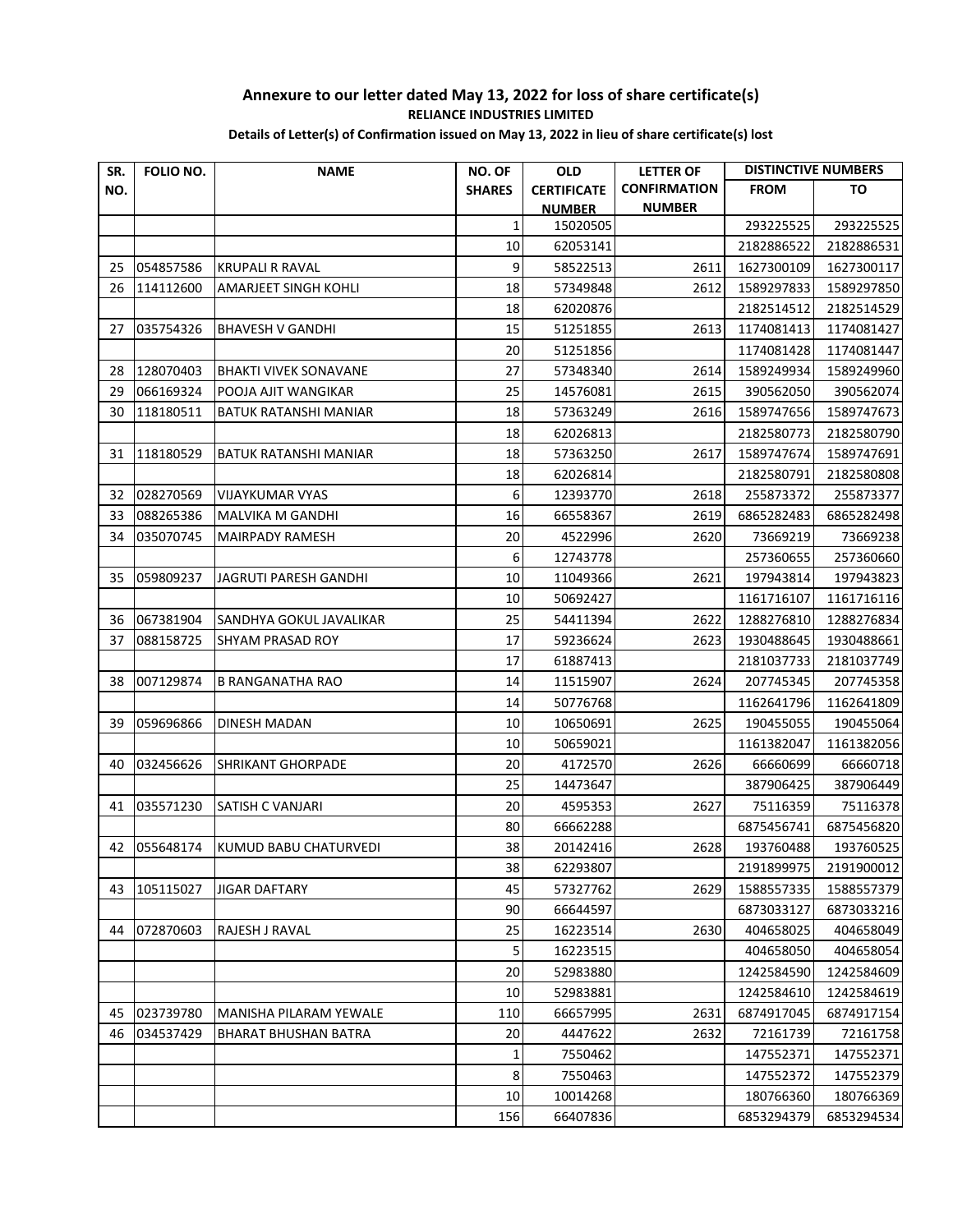| SR. | FOLIO NO. | <b>NAME</b>                    | NO. OF        | <b>OLD</b>         | <b>LETTER OF</b>    | <b>DISTINCTIVE NUMBERS</b> |            |
|-----|-----------|--------------------------------|---------------|--------------------|---------------------|----------------------------|------------|
| NO. |           |                                | <b>SHARES</b> | <b>CERTIFICATE</b> | <b>CONFIRMATION</b> | <b>FROM</b>                | ΤО         |
|     |           |                                |               | <b>NUMBER</b>      | <b>NUMBER</b>       |                            |            |
| 47  | 004598326 | RAJESH KESHARIMAL SHAH         | 25            | 20075070           | 2633                | 260102626                  | 260102650  |
|     |           |                                | 25            | 55097105           |                     | 1338940193                 | 1338940217 |
|     |           |                                | 100           | 66609775           |                     | 6869127552                 | 6869127651 |
| 48  | 029186791 | N K SUBRAMANYA                 | 20            | 3707189            | 2634                | 57353079                   | 57353098   |
|     |           |                                | 8             | 7043454            |                     | 143466576                  | 143466583  |
|     |           |                                | 58            | 62541838           |                     | 2213697106                 | 2213697163 |
| 49  | 037651699 | <b>CHANDRAKANT M PATEL</b>     | 36            | 58260536           | 2635                | 1616445634                 | 1616445669 |
|     |           |                                | 132           | 62377383           |                     | 2198675240                 | 2198675371 |
| 50  | 048574785 | KAMLESH SHANTILAL SHAH         | 50            | 51525163           | 2636                | 1181250945                 | 1181250994 |
|     |           |                                | 50            | 51525164           |                     | 1181250995                 | 1181251044 |
|     |           |                                | 50            | 55926654           |                     | 19648669                   | 19648718   |
|     |           |                                | 50            | 55926655           |                     | 1443101                    | 1443150    |
| 51  | 132208924 | V K PRABU MUTHU KANNAN         | 36            | 57880402           | 2637                | 1605308831                 | 1605308866 |
|     |           |                                | 72            | 66844264           |                     | 6891431406                 | 6891431477 |
| 52  | 059934716 | <b>ANUBHAV AGGARWAL</b>        | 50            | 11642909           | 2638                | 210950711                  | 210950760  |
|     |           |                                | 10            | 11642910           |                     | 210950761                  | 210950770  |
|     |           |                                | 60            | 62624795           |                     | 2219737463                 | 2219737522 |
| 53  | 080324707 | GANGA BISHAN GUPTA             | 45            | 57525074           | 2639                | 1594720399                 | 1594720443 |
|     |           |                                | 90            | 66431003           |                     | 6855588366                 | 6855588455 |
| 54  | 050320995 | <b>ANAND PRAKASH</b>           | 20            | 50823291           | 2640                | 1163419224                 | 1163419243 |
|     |           |                                | 40            | 66406153           |                     | 6853165393                 | 6853165432 |
| 55  | 065140616 | <b>INDERMAL LUNKER</b>         | 25            | 14563313           | 2641                | 390229000                  | 390229024  |
|     |           |                                | 25            | 51046438           |                     | 1168407803                 | 1168407827 |
|     |           |                                | 100           | 66794548           |                     | 6887068249                 | 6887068348 |
| 56  | 022912615 | <b>CITI BANK N A</b>           | 50            | 93224645           | 2642                | 290579236                  | 290579285  |
|     |           |                                | 50            | 93224646           |                     | 290579286                  | 290579335  |
|     |           |                                | 35            | 93224647           |                     | 290579336                  | 290579370  |
| 57  | 106061109 | SADHAN SIL                     | 45            | 57929812           | 2643                | 1606768484                 | 1606768528 |
|     |           |                                | 45            | 62590360           |                     | 2217485453                 | 2217485497 |
| 58  | 109773347 | YADU V BAHADUR                 | 126           | 66421499           | 2644                | 6854690058                 | 6854690183 |
| 59  | 028793511 | <b>MASTER SHUBHAJIT LAHIRI</b> | 72            | 59587564           | 2645                | 2232412428                 | 2232412499 |
| 60  | 102096358 | <b>RENU KUMAR</b>              | 18            | 62203410           | 2646                | 2184824601                 | 2184824618 |
|     |           |                                | 36            | 66908567           |                     | 6896290741                 | 6896290776 |
| 61  | 106609741 | <b>ASHOK K GUPTA</b>           | 18            | 57618548           | 2647                | 1597512275                 | 1597512292 |
|     |           |                                | 18            | 61885165           |                     | 2181007278                 | 2181007295 |
|     |           |                                | 36            | 66492856           |                     | 6860558481                 | 6860558516 |
| 62  | 108129657 | KESHAV NARSIKAR                | 18            | 57426098           | 2648                | 1591715132                 | 1591715149 |
|     |           |                                | 18            | 62053682           |                     | 2182892932                 | 2182892949 |
|     |           |                                | 36            | 66709590           |                     | 6880254091                 | 6880254126 |
| 63  | 037850357 | <b>GURMINDER KAUR</b>          | 50            | 7889814            | 2649                | 153548704                  | 153548753  |
|     |           |                                | 10            | 10029415           |                     | 181009438                  | 181009447  |
|     |           |                                | 120           | 66419184           |                     | 6854469038                 | 6854469157 |
| 64  | 080355831 | MILLINER COELHO                | 50            | 54832419           | 2650                | 1329200680                 | 1329200729 |
|     |           |                                | 50            | 54832420           |                     | 1329200730                 | 1329200779 |